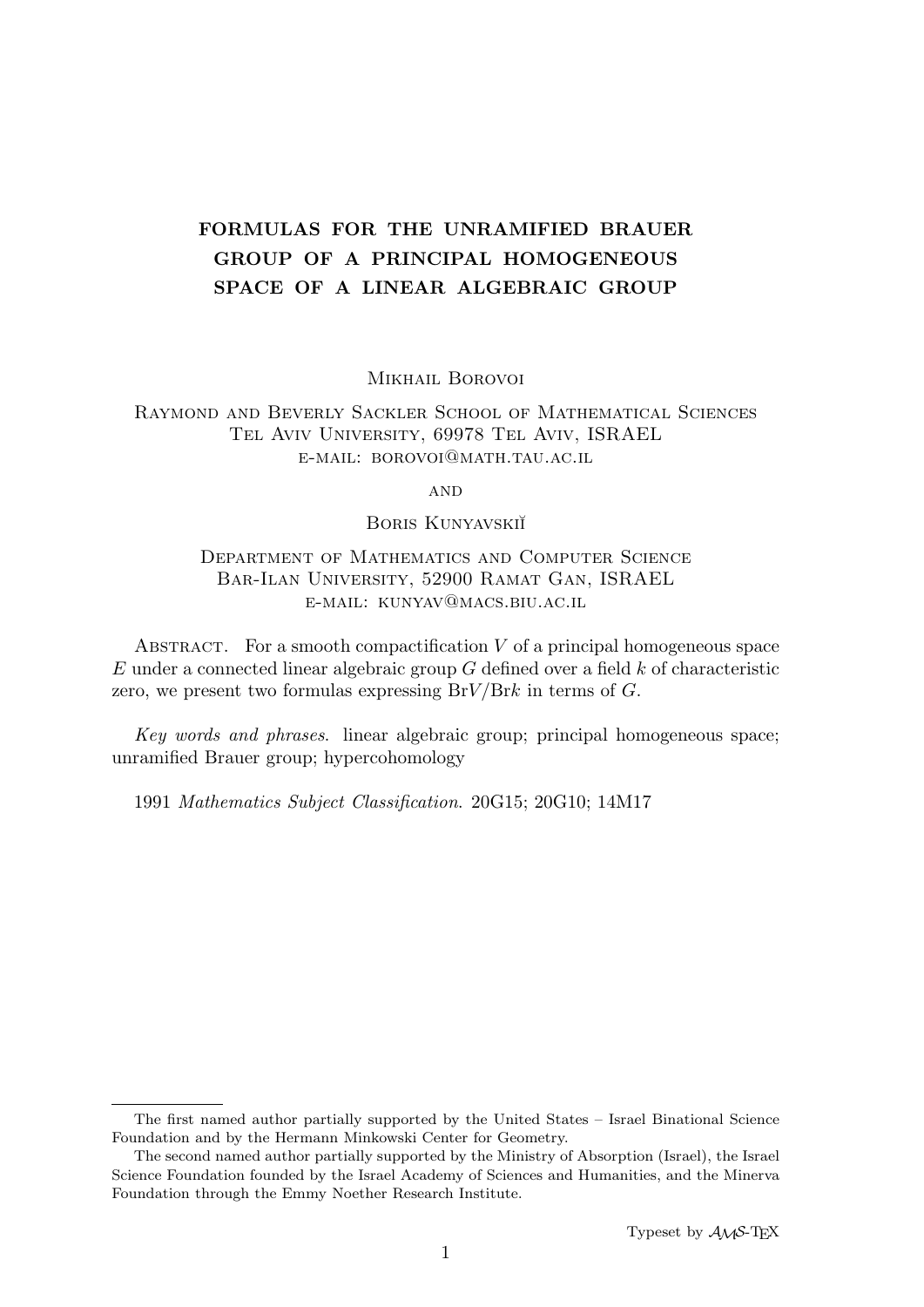Running head: Formulas for the Brauer group

Correspondence: Boris Kunyavskii Department of Mathematics and Computer Science Bar-Ilan University 52900 Ramat Gan ISRAEL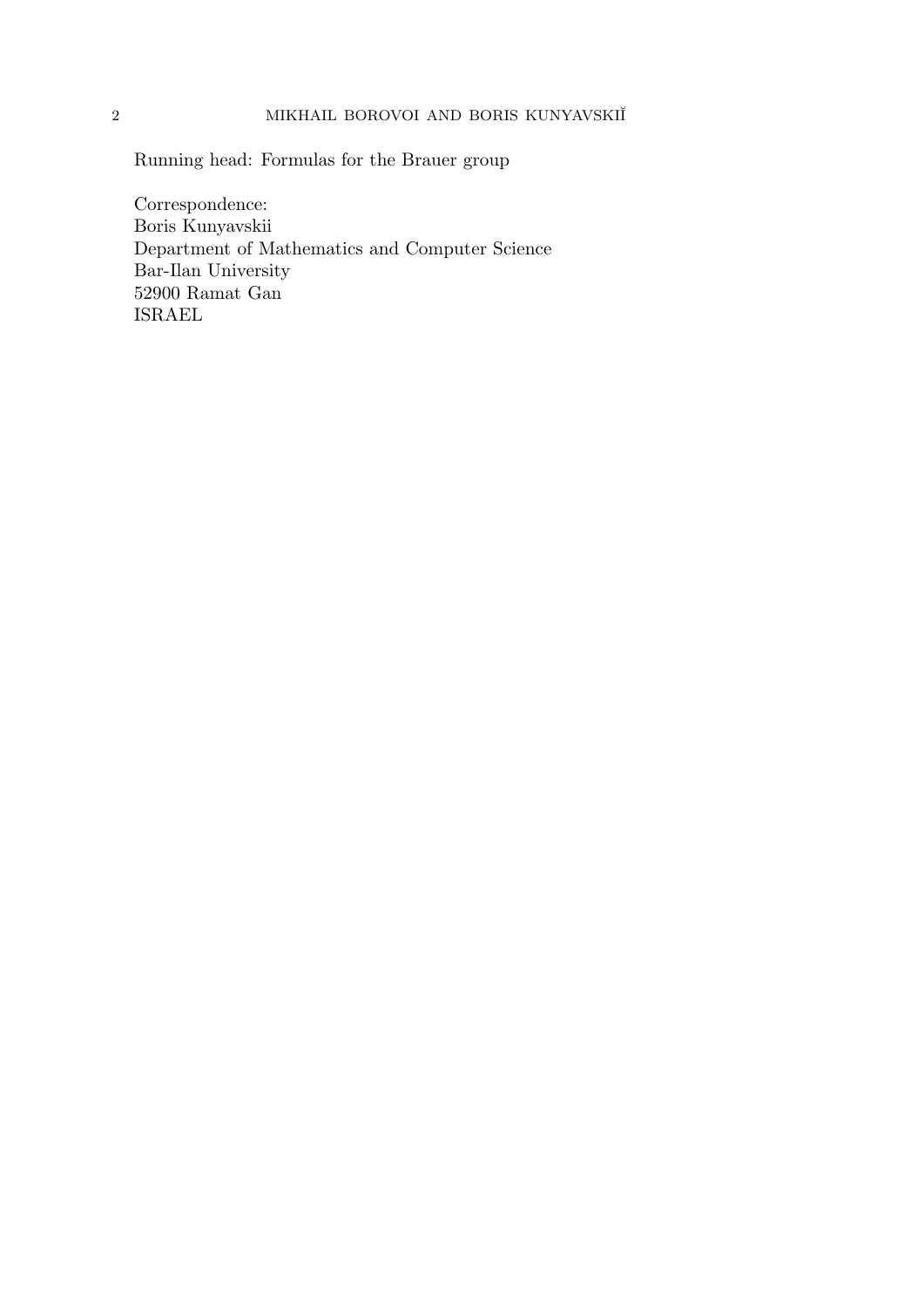#### **INTRODUCTION**

Let  $G$  be a connected linear algebraic group over a field  $k$  of characteristic zero,  $E$  a principal homogeneous space (torsor) under  $G$ , and  $V$  a smooth complete variety over k containing E as a dense open subset. Since the Brauer group  $Br V =$  $H^2_{\text{\'et}}(V,\mathbb{G}_m)$  is a birational invariant, it does not depend on the choice of V but only depends on G and E; it is denoted  $Br_{nr}(k(E)/k)$  and is called the unramified Brauer group of E. In this paper we give two formulas for  $Br V/Br k$  in terms of G.

Formulas for  $Br V/Br k$  were first given by Voskresenski $V$ [V] and Sansuc [S] in the case when  $k$  is a number field. A generalization to an arbitrary ground field was presented in  $[CT/K]$ . In all these three papers, G is of some special type: either a torus, or a semisimple group, or a group admitting a finite cover of the type  $G_0 \times S$ where  $G_0$  is a semisimple simply connected group and S is a quasi-trivial torus.

In this paper we compute  $Br V/Br k$  for any connected k-group G. The paper is based on results of  $\left[CT/K\right]$ . We use the method of *z*-extensions developed by Kottwitz [K2], [K3].

We now briefly describe our results. Let  $G^{\mathrm{u}}$  denote the unipotent radical of G. Set  $G^{\text{red}} = G/G^{\text{u}}$ ; it is a reductive group. Let  $G^{\text{ss}}$  denote the derived group of  $G^{\text{red}}$ ; it is semisimple. Let  $G^{\text{sc}}$  denote the universal covering of  $G^{\text{ss}}$ ; it is simply connected. Consider the composite map

$$
\rho: G^{\text{sc}} \to G^{\text{ss}} \to G^{\text{red}}.
$$

Let  $T \subset G^{\text{red}}$  be a maximal torus. Set  $T^{\text{sc}} = \rho^{-1}(T) \subset G^{\text{sc}}$ . Denote  $L^{-1} = \mathbf{X}^*(T)$ ,  $L^0 = \mathbf{X}^*(T^{\text{sc}})$ , where  $\mathbf{X}^*(\cdot) = \text{Hom}_{\bar{k}}(\cdot, \mathbb{G}_m)$  stands for the character group, and  $\bar{k}$ denotes an algebraic closure of k. Consider the complex

$$
L^{\bullet} = (0 \to L^{-1} \to L^{0} \to 0) = (0 \to \mathbf{X}^{*}(T^{\text{sc}}) \to \mathbf{X}^{*}(T) \to 0).
$$

The Galois group  $\mathfrak{g} = \text{Gal}(\bar{k}/k)$  acts on  $L^{\bullet}$ . Let  $\mathbb{H}^{i}(\mathfrak{g}, L^{\bullet})$  denote the hypercohomology group of  $\mathfrak g$  with coefficients in the complex  $L^{\bullet}$ . Set

$$
\mathrm{III}^{i}_{\omega}(\mathfrak{g},L^{\bullet}) = \ker \left[ \mathbb{H}^{i}(\mathfrak{g},L^{\bullet}) \to \prod_{\gamma} \mathbb{H}^{i}(\gamma,L^{\bullet}) \right]
$$

where  $\gamma$  runs over all closed procyclic subgroups of  $\mathfrak{g}$ . Let  $\overline{V} = V \times_k \overline{k}$ , and denote by Pic  $\overline{V}$  the Picard group; it is a g-module. Our main results are the following theorem and corollary.

Theorem A. With the above assumptions and notation,

$$
H^1(k, \mathrm{Pic}\,\overline V) = \mathrm{III}^1_{\omega}(\mathfrak{g}, L^{\bullet}).
$$

Corollary B. There is an injection

$$
\mathop{\text{\rm Br}}\nolimits V / \mathop{\text{\rm Br}}\nolimits k {\hookrightarrow} \mathop{\text{\rm III}}\nolimits^1_\omega(\mathfrak{g}, L^\bullet)
$$

which is an isomorphism provided either  $V(k) \neq \emptyset$ , or  $H^3(k, \bar{k}^{\times}) = 0$ .

Note that Corollary B, which, in general, gives an estimate for  $Br V/Br k$  in terms of the group only depending on G, in many cases gives the precise value of this invariant. Namely, this is the case for  $E = G$  (when  $V(k) \neq \emptyset$ ), or for k local or global (when  $H^3(k, \bar{k}^{\times}) = 0$ ).

Let now  $Z(\tilde{G})$  denote the center of a connected Langlands dual group for a connected reductive group  $G$ , cf. [K2], 1.5. It is a **C**-group of multiplicative type. It turns out that  $Z(\hat{G}) = \ker[L^{-1} \otimes \mathbf{C}^{\times} \to L^{0} \otimes \mathbf{C}^{\times}].$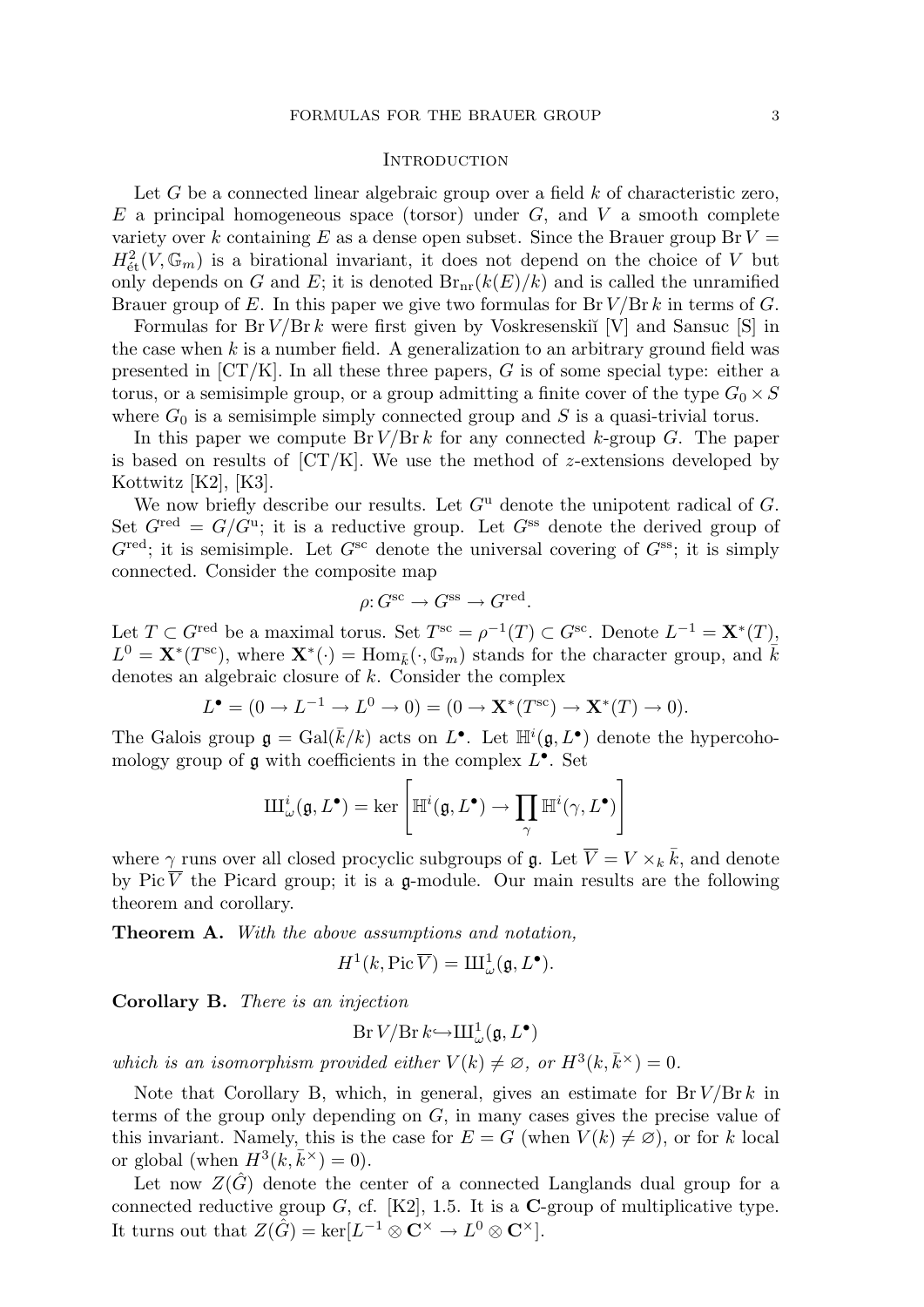Proposition C.

$$
\mathrm{III}^1_{\omega}(\mathfrak{g}, L^{\bullet})=\mathrm{III}^1_{\omega}(\mathfrak{g}, Z(\hat{G})).
$$

Thus

$$
H^1(k, \mathrm{Pic}\,\overline V) = \mathrm{I\hspace{-.1em}I\hspace{-.1em}I}^1_\omega(\mathfrak{g}, Z(\hat G^\mathrm{red})).
$$

We obtain a new case of the following Kottwitz principle [K2]: an invariant of reductive groups which is trivial for semisimple simply connected groups can be computed from the Galois module  $Z(G)$ .

Note that although the above statements and their proofs presented below are purely algebraic, we heavily rely upon a result of  $[CT/K]$  containing a deep arithmetic ingredient (Chebotarev's density theorem). It would be interesting to find a purely algebraic proof of Theorem A.

The structure of the paper is as follows. In Section 1 we collect required information on linear algebraic groups, Brauer groups, Galois cohomology and hypercohomology and prove Proposition C (Proposition 1.3.2). In Section 2 we state and prove our main results (Theorem A = Theorems 2.1 and 2.4, and Corollary B = Corollary 2.2). In Section 3 we present some comments and remarks relating our results to previously known ones.

Acknowledgements. We thank J.-L. Colliot-Thélène for very valuable remarks and the anonymous referee for useful suggestions. The second named author thanks the Max-Planck-Institut für Mathematik (Bonn) for hospitality and support.

#### NOTATION AND CONVENTIONS

Throughout the paper, k denotes a field of characteristic zero,  $\overline{k}$  is a fixed algebraic closure of  $k, \mathfrak{g} = \text{Gal}(\bar{k}/k)$  is the absolute Galois group of  $k, k^{\times}$  denotes the multiplicative group of  $k$ . An algebraic  $k$ -torus  $T$  is called quasi-trivial if it is a direct product of tori of the form  $R_{K/k}\mathbb{G}_m$  where  $K/k$  is a finite extension and  $R_{K/k}$  stands for Weil's restriction of scalars. We denote by  $\mathbf{X}^*(G)$  the group of characters of a linear algebraic group G and by  $\mathbf{X}_*(T) = \text{Hom}_{\bar{k}}(\mathbb{G}_m, T)$  the group of cocharacters of a torus T; one can view  $\mathbf{X}^*(G)$  and  $\mathbf{X}_*(T)$  as  $\mathfrak{g}\text{-modules.}$  For a torus T,  $\mathbf{X}^*(T)$  is a Z-free g-module of finite rank; if T is quasi-trivial,  $\mathbf{X}^*(T)$  is a permutation module (i.e. it has a **Z**-basis permuted by  $\mathfrak{g}$ ). If M is a Galois module, we denote by  $H^{i}(k, M)$  (or by  $H^{i}(\mathfrak{g}, M)$ ) the *i*-th Galois cohomology group. For a smooth projective k-variety X we denote  $\overline{X} = X \times_k \overline{k}$ . Set Pic  $X = H^1_{\text{\'et}}(X, \mathbb{G}_m)$ ,  $Br X = H^2_{\text{\'et}}(X, \mathbb{G}_m)$ , these are the Picard group and the Brauer group of X, respectively. Other notation is explained in the introduction.

#### 1. Preliminaries

#### 1.1. Linear algebraic groups.

1.1.1. Let G be a connected linear algebraic group over a field  $k$  of characteristic zero. By Chevalley's theorem  $[C]$  the k-variety G is rational, i.e. k-birationally equivalent to an affine space.

Every unipotent  $k$ -group is  $k$ -biregular to an affine space and hence  $k$ -rational.

Every quasi-trivial k-torus Z is k-rational, and by Hilbert 90  $H^1(K, Z) = 1$  for every extension  $K$  of  $k$ .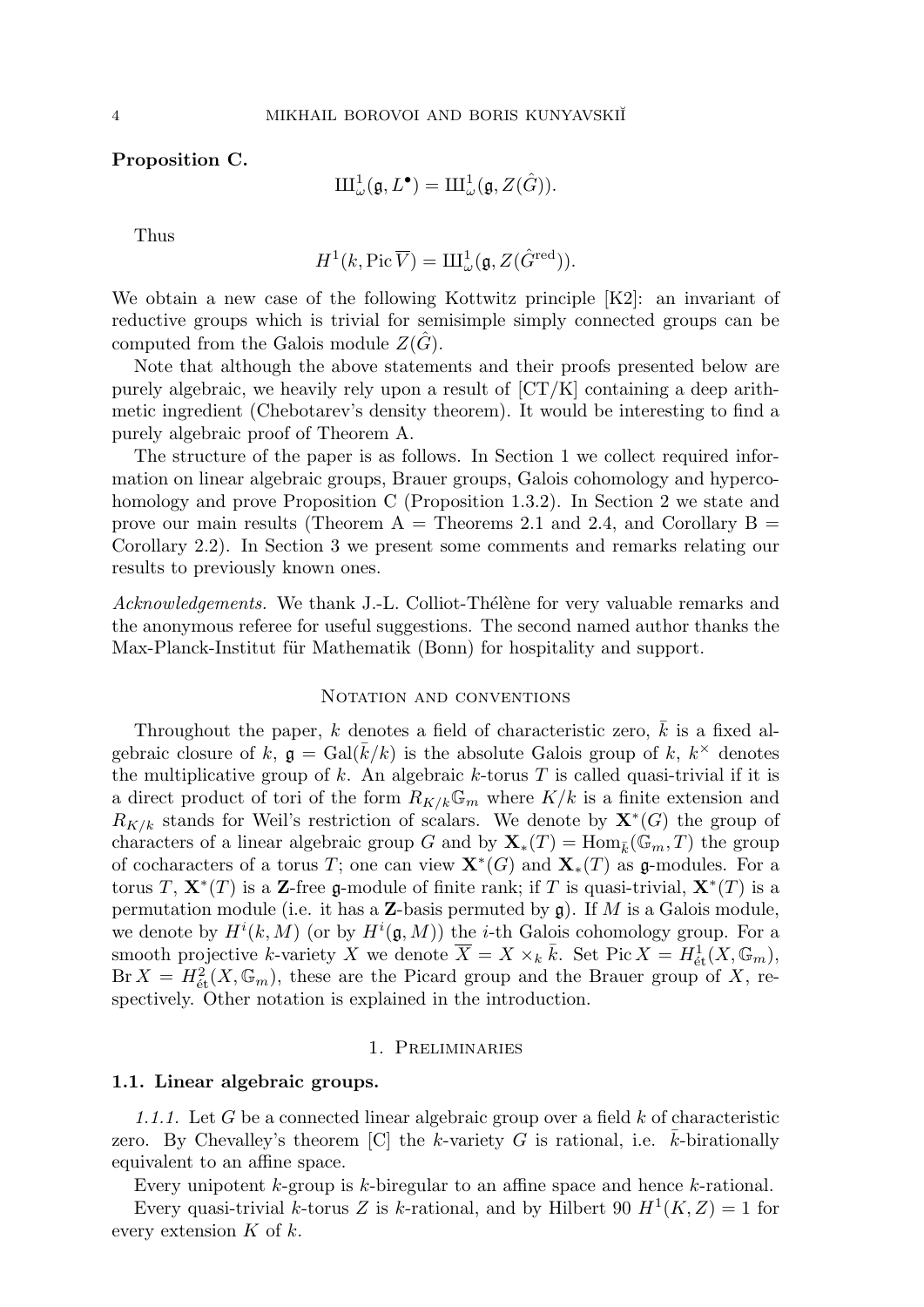1.1.2. Levi decomposition. For any connected linear algebraic group G over a field k of characteristic zero, there is an isomorphism  $G^{\mathrm{u}} \rtimes \widetilde{G}^{\mathrm{red}} \stackrel{\sim}{\longrightarrow} \widetilde{G}$  (Levi decomposition) which gives rise to a  $k$ -biregular morphism of varieties

$$
G^{\mathrm{u}} \times G^{\mathrm{red}} \widetilde{\longrightarrow} G.
$$

1.1.3. *z*-extensions. A *z*-extension of a connected reductive  $k$ -group  $G$  is an epimorphism of reductive groups  $\alpha: H \to G$  with kernel Z, such that  $H^{ss}$  is simply connected and  $Z$  is central and is a quasi-trivial  $k$ -torus. The notion of  $z$ -extension was introduced by Langlands [L]. We say that a z-extension  $\alpha_1: H_1 \to G$  dominates a z-extension  $\alpha_2: H_2 \to G$  if there exists a homomorphism  $\phi: H_1 \to H_2$  such that  $\alpha_2 = \phi \circ \alpha_1.$ 

**Lemma 1.1.4.** (Kottwitz) (1) For every connected reductive  $k$ -group  $G$  and a cohomology class  $\xi \in H^1(k, G)$  there exists a z-extension  $\alpha: H \to G$  such that  $\xi \in \text{im} \left[ \alpha_* \colon H^1(k, H) \to H^1(k, G) \right].$ 

(2) For every two z-extensions  $\alpha_1: H_1 \to G$  and  $\alpha_2: H_2 \to G$  of G there exists a z-extension  $\alpha_3: H_3 \to G$  that dominates both  $\alpha_1$  and  $\alpha_2$ .

(3) Let  $G_1 \rightarrow G_2$  be a homomorphism, and let  $H_i \rightarrow G_i$   $(i = 1, 2)$  be z-extensions. Then there exists a commutative diagram



in which  $H_3 \to G_1$  is a z-extension.

*Proof.* (1) For a proof of existence of some z-extension of G see [M/S], Prop. 3.1. The existence of a z-extension such that  $\xi$  lifts to  $H^1(k, H)$  is proved in [K3] in the proof of Theorem 1.2, p. 369.

(2) See [K1], Lemma 1.1(2).

 $(3)$  See [K2], Lemma 2.4.4.  $\Box$ 

#### 1.2. Birational invariants.

1.2.1. Permutation modules. A permutation g-module P can be written as a direct sum of induced modules  $\mathbb{Z}[g/\mathfrak{h}]$ , where  $\mathfrak{h}$  is a closed subgroup of finite index in g. By Shapiro's lemma,  $H^1(\mathfrak{g},\mathbf{Z}[\mathfrak{g}/\mathfrak{h}]) = H^1(\mathfrak{h},\mathbf{Z}) = 0$ , hence  $H^1(\mathfrak{g},P) = 0$ . Moreover,  $H^1(\gamma, P) = 0$  for any closed subgroup  $\gamma \subset \mathfrak{g}$ .

We also have  $\text{III}^2_\omega(\mathfrak{g}, P) = 0$  (cf. [S], (1.9.1), for the case where k is a number field). Indeed, it suffices to prove this for an induced module  $M = \mathbb{Z}[\mathfrak{g}/\mathfrak{h}]$ . We have  $H^2(\mathfrak{g},M) = H^2(\mathfrak{h},\mathbf{Z}) = \text{Hom}(\mathfrak{h},\mathbf{Q}/\mathbf{Z})$ . Since any continuous homomorphism  $\mathfrak{h} \to \mathbf{Q}/\mathbf{Z}$  factors through a finite quotient of  $\mathfrak{g}$ , we may assume that  $\mathfrak{h}$  and  $\mathfrak{g}$  are finite. Since any non-trivial homomorphism  $\mathfrak{h} \to \mathbf{Q}/\mathbf{Z}$  is non-trivial on some cyclic subgroup of  $\mathfrak{h}$ , we conclude that  $\mathrm{III}^2_{\omega}(\mathfrak{g}, M) = 0$ .

1.2.2. Smooth compactifications. By Hironaka [H], any smooth affine k-variety X can be embedded into a smooth complete k-variety  $V(X)$  containing X as an open subset. Indeed, one has to map  $X$  biregularly onto a closed subscheme of an affine space, embed it into the projective space, take the projective closure, and resolve its singularities. We call  $V(X)$  a smooth k-compactification of X. If  $V_1$  and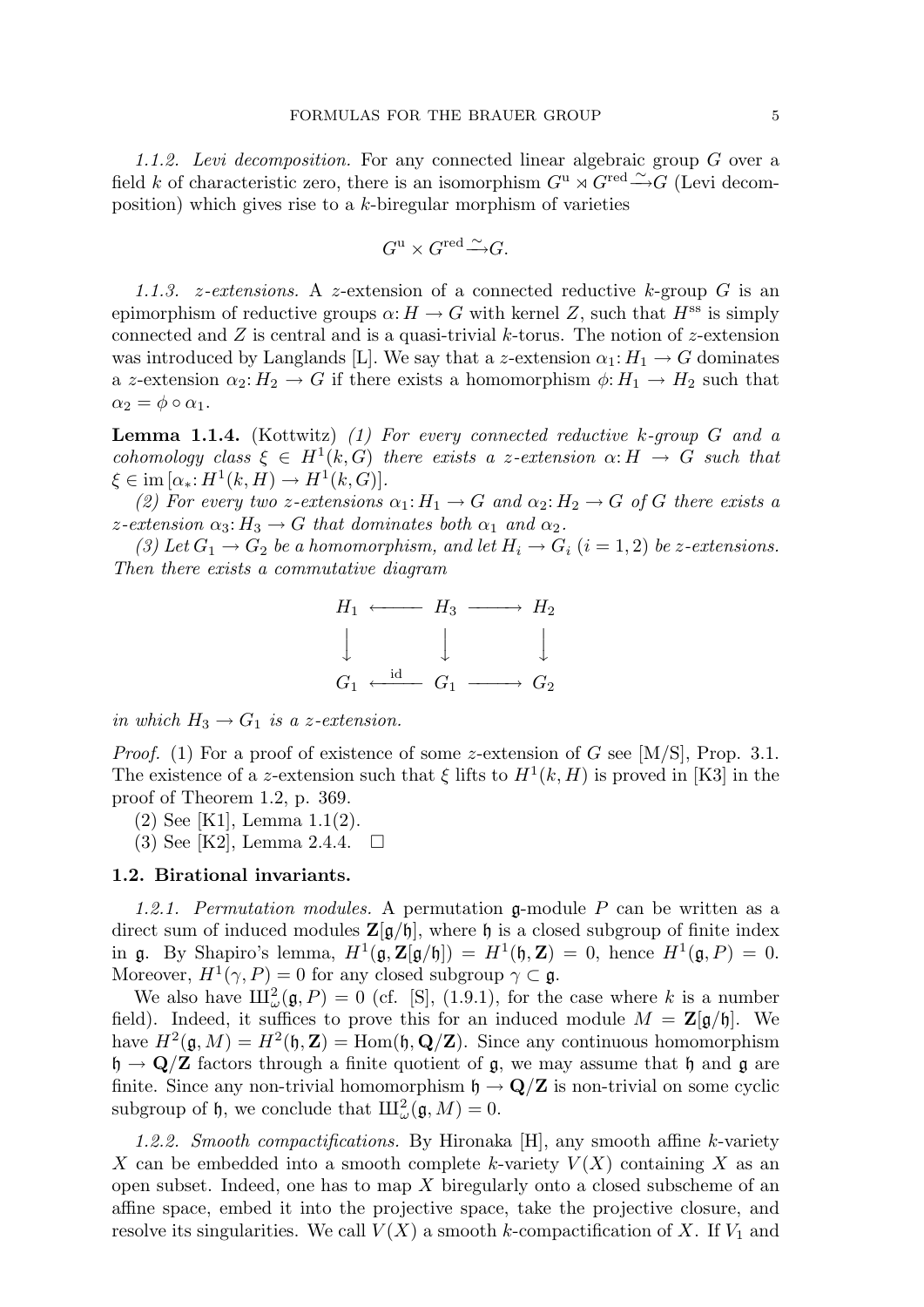$V_2$  are two smooth k-compactifications of X, then there exists an isomorphism of  $\mathfrak{g}$ modules Pic  $\overline{V}_1 \oplus P_1 \cong \text{Pic } \overline{V}_2 \oplus P_2$  where  $P_1$  and  $P_2$  are permutation g-modules (cf. [V], Th. 1). By 1.2.1, this gives an isomorphism  $H^1(k, Pic \overline{V}_1) \to H^1(k, Pic \overline{V}_2)$ , and the construction in [V] shows that this isomorphism is canonical. This also shows that  $H^1(k, Pic \overline{V}(X))$  is a birational invariant of X.

Moreover, the group  $H^1(k, Pic\overline{V}(X))$  is functorial in X. Indeed, let  $f: X_1 \to Y_1$  $X_2$  be a k-morphism of smooth integral k-varieties. We wish to extend f to a k-morphism  $f' : V_1 \to V_2$  where  $V_i$  is a suitable smooth compactification of  $X_i$ ,  $i = 1, 2$ . We are very grateful to J.-L. Colliot-Thélène for communicating us the following construction. Let U denote the graph of f in  $X_1 \times_k X_2$ . Choose smooth compactifications  $W_i$  of  $X_i$ ,  $i = 1, 2$ . Let W be the closure of U in  $W_1 \times_k W_2$ . Then  $U$  is a smooth open subvariety of  $W$ . By Hironaka [H] there exists a proper morphism (desingularization)  $\pi: V_1 \to W$  such that  $V_1$  is smooth and the restriction  $\pi^{-1}(U) \to U$  is an isomorphism. Clearly  $V_1$  is a smooth compactification of  $X_1$ . Set  $V_2 = W_2$  and define  $f' : V_1 \to V_2$  to be the composite map  $V_1 \to W \to V_2$  where the second arrow is the restriction of the canonical projection  $W_1 \times W_2 \to W_2 = V_2$ . The map f' induces a homomorphism  $H^1(k, Pic \overline{V}_1) \to H^1(k, Pic \overline{V}_2)$ , as required.

We prove the following property of the functor  $H^1(k, Pic\overline{V}(X))$ : if Z is a krational variety, then  $H^1(k, \text{Pic }\overline{V}(X \times_k Z)) \cong H^1(k, \text{Pic }\overline{V}(X))$ . Indeed, let  $V_X$ ,  $V_Z$  be smooth compactifications of X, Z, respectively. One can then take  $V_X \times V_Z$ as a smooth compactification of  $X \times Z$ . The variety  $\overline{V}_Z$  is rational, hence by [CT/S1], Lemme 11, p. 188, the canonical homomorphism Pic  $\overline{V}_X \oplus \text{Pic } \overline{V}_Z \to$ Pic  $(\overline{V}_X \times \overline{V}_Z)$  is an isomorphism. Since Z is k-rational,  $H^1(k, Pic \overline{V}_Z) = 0$ . Thus  $H^1(k, \text{Pic }\overline{V}(X \times Z)) \cong H^1(k, \text{Pic }\overline{V}(X))$ , as required. This isomorphism is induced by the canonical projection  $\text{pr}_X: X \times Z \to X$ .

1.2.3. Brauer group. For a geometrically integral smooth projective k-variety  $X$ we have an exact sequence

$$
Br k \to \ker[Br X \to Br\overline{X}] \to H^1(k, Pic\overline{X}) \to H^3(k, \overline{k}^{\times});
$$

if  $X$  has a  $k$ -point, we have an exact sequence

$$
0 \to \text{Br } k \to \text{ker}[\text{Br } X \to \text{Br } \overline{X}] \to H^1(k, \text{Pic } \overline{X}) \to 0
$$

(cf. [CT/S2], 1.5.0). If X is k-rational, this gives an isomorphism Br  $k \rightarrow Br X$ ; if X is a smooth k-compactification of a G-torsor E with  $X(k) \neq \emptyset$ , this gives an isomorphism

$$
Br X/Br k \cong H^1(k, \text{Pic }\overline{X}),
$$

because by 1.1.1  $\overline{X}$  is rational, and since  $\overline{X}$  is projective and rational, Br  $\overline{X} = 0$ .

### 1.3. Hypercohomology.

1.3.1. Let  $M^{\bullet} = (0 \to M^{-1} \to M^{0} \to 0)$  be a short complex of g-modules. We often shorten notation to  $(M^{-1} \to M^0)$ . We define the hypercohomology  $\mathbb{H}^i(\mathfrak{g}, M^{\bullet})$ as the cohomology  $H^i$  of the ordinary chain complex corresponding to the double complex

$$
\begin{array}{ccccccccc}\n0 & \longrightarrow & M^0 & \longrightarrow & C^1(\mathfrak{g}, M^0) & \longrightarrow & C^2(\mathfrak{g}, M^0) & \longrightarrow & \dots \\
\uparrow & & & & & & \\
0 & \longrightarrow & M^{-1} & \longrightarrow & C^1(\mathfrak{g}, M^{-1}) & \longrightarrow & C^2(\mathfrak{g}, M^{-1}) & \longrightarrow & \dots\n\end{array}
$$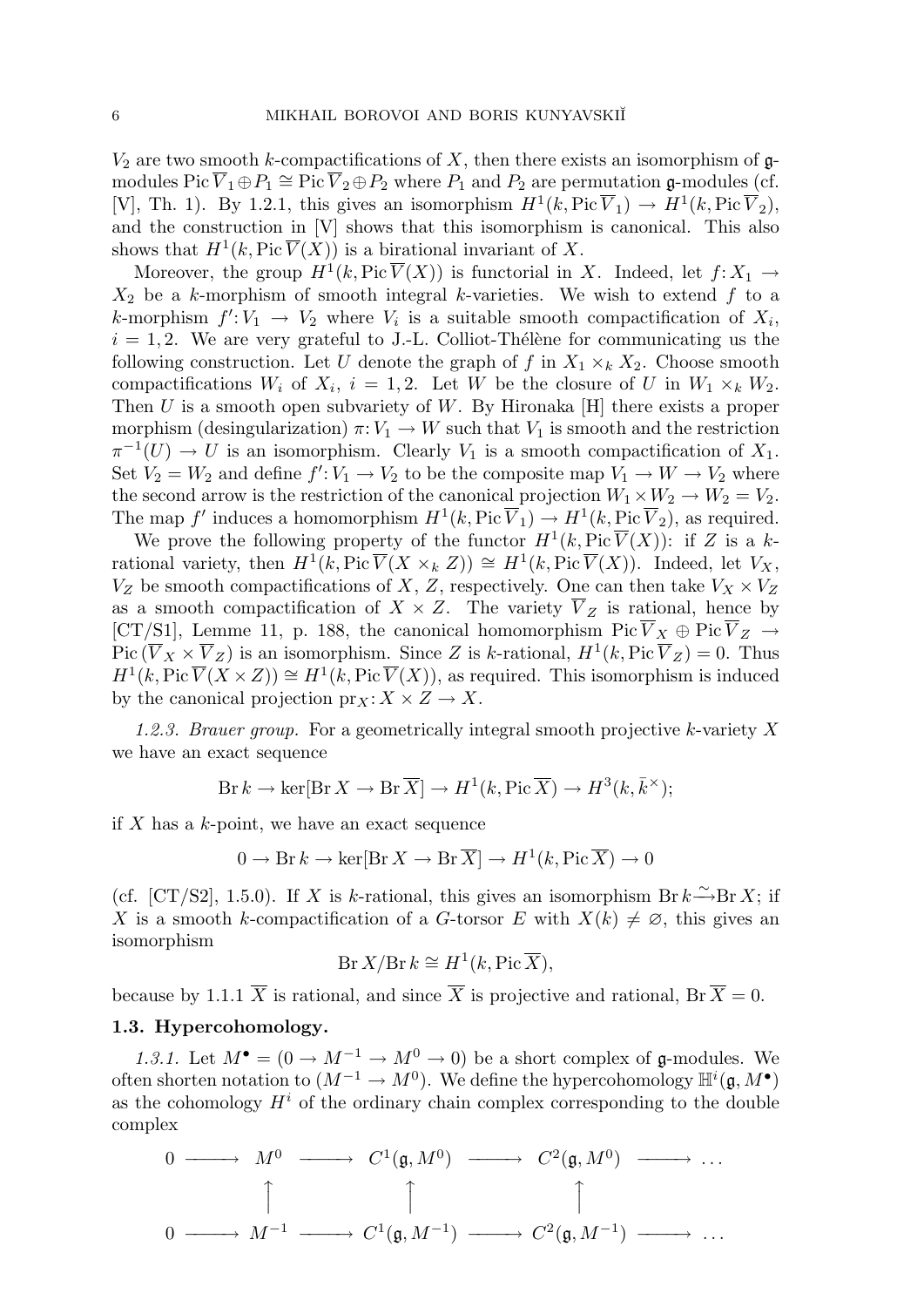where  $C<sup>i</sup>$  is the usual group of non-homogeneous continuous *i*-cochains and the bidegree of  $M^{-1}$  is  $(-1,0)$ .

For a subgroup  $\gamma \subset \mathfrak{g}$  one can define the restriction map  $\mathbb{H}^i(\mathfrak{g},M^{\bullet}) \to \mathbb{H}^i(\gamma,M^{\bullet})$ and define

$$
\mathrm{III}^i_{\omega}(\mathfrak{g},M^{\bullet})=\ker\left[\mathbb{H}^i(\mathfrak{g},M^{\bullet})\to \prod_{\gamma}\mathbb{H}^i(\gamma,M^{\bullet})\right]
$$

where  $\gamma$  runs over all closed procyclic subgroups of  $\mathfrak{g}$ .

1.3.2. Let T be a maximal k-torus in a connected reductive k-group  $G$ , and let  $Z(\hat{G})$  denote the center of a connected Langlands dual group for G (see Introduction). Denote  $L^{-1} = \mathbf{X}^*(T)$ ,  $L^0 = \mathbf{X}^*(T^{\text{sc}})$ ,  $L^{\bullet} = (L^{-1} \to L^0)$ .

Proposition. With the above notation

$$
\mathrm{III}^1_{\omega}(\mathfrak{g}, L^{\bullet})=\mathrm{III}^1_{\omega}(\mathfrak{g}, Z(\hat{G})).
$$

1.3.3. We first prove the following lemma.

**Lemma.** There is a short exact sequence of  $C$ -groups

$$
1 \to Z(\hat{G}) \to L^{-1} \otimes \mathbf{C}^{\times} \to L^{0} \otimes \mathbf{C}^{\times} \to 1.
$$

*Proof.* Set  $\pi_1(G) = \mathbf{X}_*(T) / \rho(\mathbf{X}_*(T^{\text{sc}}))$ , where  $\mathbf{X}_*(\cdot) = \text{Hom}_{\bar{k}}(\mathbb{G}_m, \cdot)$  is the cocharacter group. By [B], 1.2, the Galois module  $\pi_1(G)$  does not depend on the choice of  $T \subset G$ . We call  $\pi_1(G)$  the algebraic fundamental group of G. By [B], 1.10, we have  $\pi_1(G) = \text{Hom}(Z(\hat{G}), \mathbf{C}^{\times})$ . Hence  $Z(\hat{G}) = \text{Hom}(\pi_1(G), \mathbf{C}^{\times})$ .

By the definition of  $\pi_1(G)$ , there is an exact sequence

$$
0 \to \mathbf{X}_*(T^{\mathrm{sc}}) \to \mathbf{X}_*(T) \to \pi_1(G) \to 0.
$$

We thus obtain an exact sequence

$$
1 \to \text{Hom}(\pi_1(G), \mathbf{C}^{\times}) \to \text{Hom}(\mathbf{X}_*(T), \mathbf{C}^{\times}) \to \text{Hom}(\mathbf{X}_*(T^{\text{sc}}), \mathbf{C}^{\times}) \to 1,
$$

or

$$
1 \to Z(\hat{G}) \to L^{-1} \otimes \mathbf{C}^{\times} \to L^{0} \otimes \mathbf{C}^{\times} \to 1. \quad \Box
$$

1.3.4. Proof of Proposition 1.3.2. ¿From Lemma 1.3.3 we obtain a quasi-isomorphism of complexes  $(Z(\hat{G}) \to 1) \to L^{\bullet} \otimes \mathbb{C}^{\times}$ . Hence

$$
\mathbb{H}^0(\mathfrak{g}, L^{\bullet} \otimes \mathbf{C}^{\times}) = \mathbb{H}^0(\mathfrak{g}, Z(\hat{G}) \to 1) = H^1(\mathfrak{g}, Z(\hat{G})). \tag{1.3.4.1}
$$

On the other hand, the short exact sequence

 $0 \to \mathbf{Z} \to \mathbf{C} \to \mathbf{C}^\times \to 1$ 

induces a short exact sequence of complexes

$$
0 \to L^{\bullet} \to L^{\bullet} \otimes {\bf C} \to L^{\bullet} \otimes {\bf C}^{\times} \to 1
$$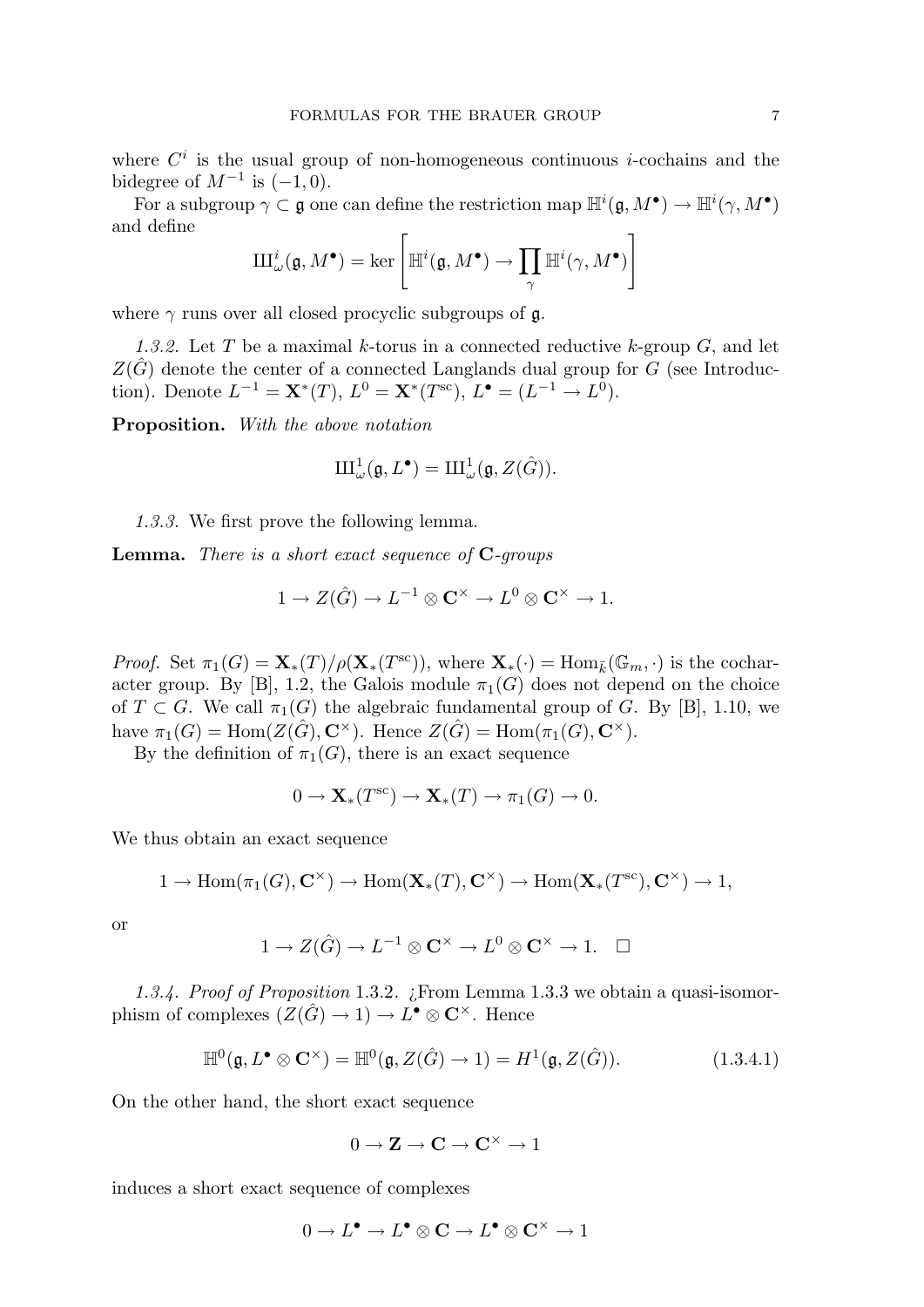and a hypercohomology exact sequence

$$
\mathbb{H}^0(\mathfrak{g}, L^{\bullet} \otimes \mathbf{C}) \to \mathbb{H}^0(\mathfrak{g}, L^{\bullet} \otimes \mathbf{C}^{\times}) \to \mathbb{H}^1(\mathfrak{g}, L^{\bullet}) \to \mathbb{H}^1(\mathfrak{g}, L^{\bullet} \otimes \mathbf{C}).
$$
 (1.3.4.2)

We prove that  $\mathbb{H}^0(\mathfrak{g}, L^{\bullet} \otimes \mathbb{C}) = 0$  and  $\mathbb{H}^1(\mathfrak{g}, L^{\bullet} \otimes \mathbb{C}) = 0$ . Let  $T^{\text{ss}} = T \cap G^{\text{ss}}$ . Then  $\mathbf{X}^*(T^{\text{ss}})$  is a subgroup of finite index of  $\mathbf{X}^*(T^{\text{sc}})$ , and so  $\mathbf{X}^*(T^{\text{sc}}) \otimes \mathbf{C} = \mathbf{X}^*(T^{\text{ss}}) \otimes \mathbf{C}$ . We see that

$$
L^{\bullet} \otimes \mathbf{C} = (\mathbf{X}^*(T) \otimes \mathbf{C} \to \mathbf{X}^*(T^{\text{ss}}) \otimes \mathbf{C}).
$$

It follows that  $L^{\bullet} \otimes \mathbf{C}$  is quasi-isomorphic to  $(\mathbf{X}^*(G^{\text{tor}}) \otimes \mathbf{C} \to 0)$ . Hence

$$
\mathbb{H}^0(\mathfrak{g}, L^{\bullet} \otimes \mathbf{C}) = \mathbb{H}^0(\mathfrak{g}, (\mathbf{X}^*(G^{\text{tor}}) \otimes \mathbf{C} \to 0)) = H^1(\mathfrak{g}, \mathbf{X}^*(G^{\text{tor}}) \otimes \mathbf{C}).
$$

But  $H^1(\mathfrak{g}, \mathbf{X}^*(G^{\text{tor}}) \otimes \mathbf{C}) = 0$  because  $\mathbf{X}^*(G^{\text{tor}}) \otimes \mathbf{C}$  is a uniquely divisible group. Thus  $\mathbb{H}^0(\mathfrak{g}, L^{\bullet} \otimes \mathbb{C}) = 0$ . Similarly  $\mathbb{H}^1(\mathfrak{g}, L^{\bullet} \otimes \mathbb{C}) = 0$ . From exact sequence (1.3.4.2) we then obtain

$$
\mathbb{H}^0(\mathfrak{g}, L^{\bullet} \otimes \mathbf{C}^{\times}) = \mathbb{H}^1(\mathfrak{g}, L^{\bullet}).
$$

We see from (1.3.4.1) that

$$
H^1(\mathfrak{g}, Z(\hat{G})) = \mathbb{H}^1(\mathfrak{g}, L^{\bullet}).
$$

Similarly,  $H^1(\gamma, Z(\hat{G})) = \mathbb{H}^1(\gamma, L^{\bullet})$  for every closed subgroup  $\gamma \subset \mathfrak{g}$ . We conclude that

$$
\mathrm{III}^1_{\omega}(\mathfrak{g}, L^{\bullet}) = \mathrm{III}^1_{\omega}(\mathfrak{g}, Z(\hat{G})). \quad \Box
$$

1.3.5. Remark. Proposition 1.3.2 shows that  $\text{III}^1_\omega(\mathfrak{g}, L^{\bullet})$  does not depend on the choice of T. Indeed, it only depends on the algebraic fundamental group  $\pi_1(G)$ which does not depend on  $T$  ([B], 1.2).

### 2. MAIN RESULTS

**Theorem 2.1.** Let k be a field of characteristic zero,  $\mathfrak{g} = \text{Gal}(\overline{k}/k)$ , G a connected linear algebraic k-group, V a smooth k-compactification of  $G, T \subset G$  a maximal k-torus,  $L^{\bullet} = (\mathbf{X}^*(T) \to \mathbf{X}^*(T^{\text{sc}}))$ . Then the group  $H^1(k, \text{Pic }\overline{V})$  is canonically isomorphic to  $\text{III}^1_{\omega}(\mathfrak{g}, L^{\bullet})$ , and this isomorphism is functorial in G.

Corollary 2.2. With the notation of Theorem 2.1, there is an injection

$$
\mathop{\text{\rm Br}}\nolimits V / \mathop{\text{\rm Br}}\nolimits k {\hookrightarrow} \mathop{\text{\rm III}}\nolimits^1_\omega(\mathfrak{g}, L^\bullet)
$$

which is an isomorphism provided either  $V(k) \neq \emptyset$ , or  $H^3(k, \bar{k}^{\times}) = 0$ .

*Proof.* By 1.1.1 G is rational, hence V is projective and rational, and Br  $\overline{V} = 0$ , see 1.2.3. The corollary now follows from 1.2.3 and Theorem 2.1.  $\Box$ 

**2.3. Proof of Theorem 2.1.** We first assume that  $G$  is reductive and  $G^{ss}$  is simply connected. We use Voskresenski<sup>\*</sup>'s exact sequence

$$
0 \to \mathbf{X}^*(G) \to P \to \text{Pic}\,\overline{V} \to \text{Pic}\,\overline{G} \to 0 \tag{2.3.1}
$$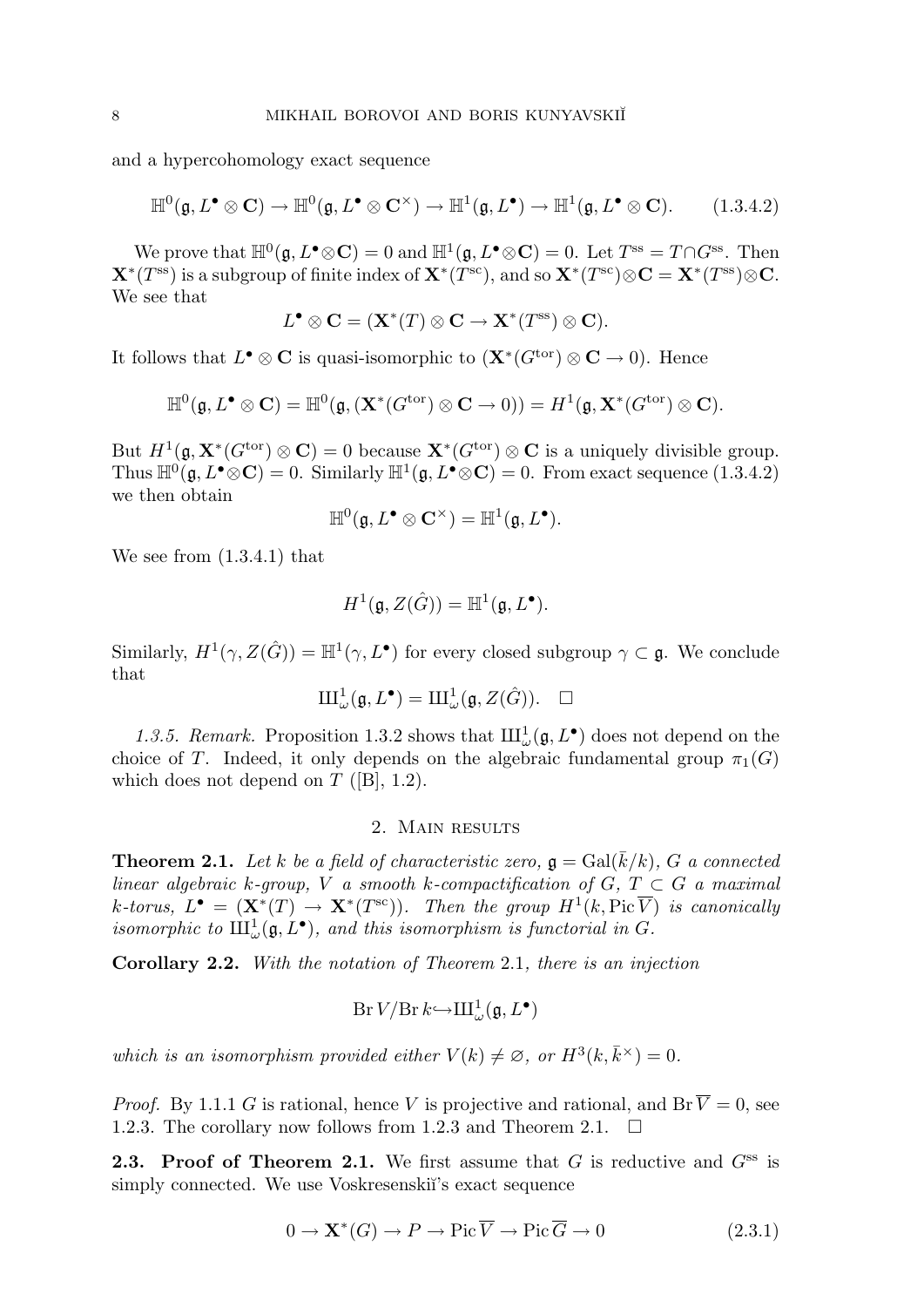which is valid for any connected k-group  $G$  (cf. [V], see also [S], (9.0.0)). Here  $P$ is a permutation  $\mathfrak{g}\text{-module}$ . The exact sequence of  $\bar{k}$ -groups

$$
1 \to \overline{G}^{\text{ss}} \to \overline{G} \to \overline{G}^{\text{tor}} \to 1
$$

induces the exact sequence  $(S<sub>1</sub>, (6.11.4))$ 

$$
0 \to \mathbf{X}^*(G^{\text{tor}}) \to \mathbf{X}^*(G) \to \mathbf{X}^*(G^{\text{ss}}) \to \text{Pic}\,\overline{G}^{\text{tor}} \to \text{Pic}\,\overline{G} \to \text{Pic}\,\overline{G}^{\text{ss}} \to 0.
$$

Since  $\overline{G}^{\text{ss}}$  is simply connected, we have Pic  $\overline{G}^{\text{ss}} = 0$ ; since  $G^{\text{ss}}$  is semisimple, we have  $\mathbf{X}^*(G^{\text{ss}}) = 0$ ; since  $G^{\text{tor}}$  is a torus, we have Pic  $\overline{G}^{\text{tor}} = 0$ , cf. [S], 6.9. We conclude that Pic  $\overline{G} = 0$  and  $\mathbf{X}^*(G) = \mathbf{X}^*(G^{\text{tor}})$ . Exact sequence (2.3.1) is thus reduced to

$$
0 \to \mathbf{X}^*(G^{\text{tor}}) \to P \to \text{Pic}\,\overline{V} \to 0. \tag{2.3.2}
$$

We can now use the following fundamental property of the Picard group Pic  $\overline{V}$  of a smooth compactification of a principal homogeneous space of a connected linear group proved in [CT/K], Prop. 3.2:  $H^1(\gamma, Pic \overline{V}) = 0$  for all closed procyclic subgroups  $\gamma \subset \mathfrak{g}$ . ¿From exact sequence (2.3.2) we obtain a commutative diagram

0 0 0 y y 0 −−−−→ X<sup>1</sup> <sup>ω</sup>(g,Pic V ) −−−−→ X<sup>2</sup> <sup>ω</sup>(g, X<sup>∗</sup> (Gtor)) −−−−→ X<sup>2</sup> <sup>ω</sup>(g, P) y y y 0 −−−−→ H<sup>1</sup> (g,Pic V ) −−−−→ H<sup>2</sup> (g, X<sup>∗</sup> (Gtor)) −−−−→ H<sup>2</sup> (g, P) y y y 0 −−−−→ Q γ H<sup>1</sup> (γ,Pic V ) −−−−→ Q γ H<sup>2</sup> (γ, X<sup>∗</sup> (Gtor)) −−−−→ Q γ H<sup>2</sup> (γ, P)

in which the middle and the bottom rows are exact. The term  $\mathrm{III}^2_\omega(\mathfrak{g}, P)$  is zero because  $P$  is a permutation  $\mathfrak{g}\text{-module}$ . By diagram chasing one can easily prove that the top row is also exact. We thus obtain

$$
H^{1}(\mathfrak{g}, \mathrm{Pic}\,\overline{V}) = \mathrm{III}_{\omega}^{2}(\mathfrak{g}, \mathbf{X}^{*}(G^{\mathrm{tor}}))
$$
\n(2.3.3)

(see also  $\left[\text{CT/S2}\right]$ , Prop. 9.5(ii)).

We now prove that  $\mathrm{III}_{\omega}^2(\mathfrak{g}, \mathbf{X}^*(G^{\text{tor}})) \cong \mathrm{III}_{\omega}^1(\mathfrak{g}, L^{\bullet})$ . Since  $G^{\text{ss}}$  is simply connected, we have an exact sequence of tori

$$
1\to T^{\operatorname{sc}}\to T\to G^{\operatorname{tor}}\to 1
$$

and the dual exact sequence of character groups

$$
0 \to \mathbf{X}^*(G^{\text{tor}}) \to \mathbf{X}^*(T) \to \mathbf{X}^*(T^{\text{sc}}) \to 0.
$$

It induces a morphism of complexes

$$
(\mathbf{X}^*(G^{\text{tor}}) \to 0) \to L^{\bullet}
$$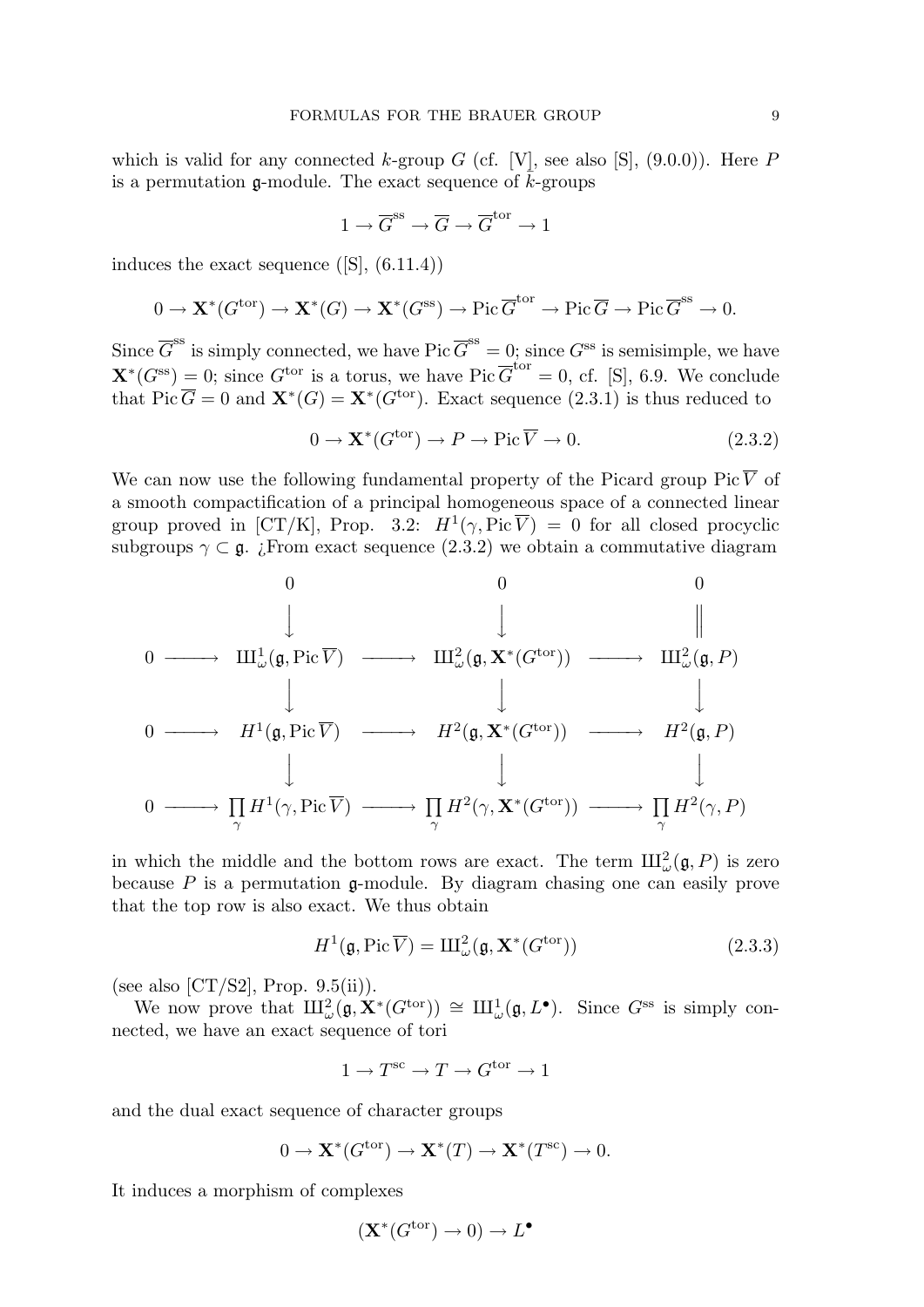which is a quasi-isomorphism. Thus

$$
H^{i+1}(\gamma, \mathbf{X}^*(G^{\mathrm{tor}})) = \mathbb{H}^i(\gamma, L^{\bullet})
$$

for every natural i and every closed subgroup  $\gamma \subseteq \mathfrak{g}$ . We conclude that

$$
\operatorname{III}_{\omega}^2({\mathfrak g}, {\mathbf X}^*(G^{\mathrm{tor}})) \cong \operatorname{III}_{\omega}^1({\mathfrak g}, L^{\bullet}).
$$

Thus  $H^1(\mathfrak{g}, \text{Pic}\overline{V}) \cong \text{III}_{\omega}^1(\mathfrak{g}, L^{\bullet}),$  and this isomorphism is functorial in G. The theorem is proved for reductive  $G$  with  $G^{ss}$  simply connected.

Let now G be an arbitrary connected reductive k-group. Let  $H \stackrel{\alpha}{\rightarrow} G$  be a zextension with kernel Z. Let  $V_G$  be a a smooth compactification of G and let  $V_H$ be a smooth compactification of  $H$ . We have a homomorphism

$$
\alpha_* \colon H^1(k, \operatorname{Pic} \overline{V}_H) \to H^1(k, \operatorname{Pic} \overline{V}_G).
$$

We prove that  $\alpha_*$  is an isomorphism, hence

$$
H^{1}(k, \text{Pic}\,\overline{V}_{H}) \cong H^{1}(k, \text{Pic}\,\overline{V}_{G}).
$$
\n(2.3.4)

Since Z is a quasi-trivial torus, the map  $\alpha$  admits a rational k-section  $s: G \to H$ . Indeed, the obstruction to the existence of such a section lies in  $H^1(k(G), Z) = 0$ . The rational section s gives rise to a biregular k-isomorphism  $i:U_H \to U_G \times Z$ , where  $U_H \subset H$  and  $U_G \subset G$  are open k-subvarieties,  $U_G$  is an open subvariety on which s is defined, and  $U_H = s(U_G) \cdot Z$ . The projections are defined as follows:  $pr_{U_G}(h) = \alpha(h)$ ,  $pr_Z(h) = h \cdot s(\alpha(h))^{-1}$ , where  $h \in U_H$ . Since Z is a quasi-trivial torus, it is k-rational, and by 1.2.2 we obtain a canonical isomorphism  $H^1(k, \text{Pic }\overline{V}(U_H)) \stackrel{\sim}{\longrightarrow} H^1(k, \text{Pic }\overline{V}(U_G))$  induced by the projection  $\text{pr}_{U_G}: U_H \to U_G$ . This gives us (2.3.4), and we see that (2.3.4) is the canonical isomorphism induced by  $\alpha: H \to G$ . It does not depend on s.

Let  $T_G \subset G$  be a maximal torus and set  $L_G^{\bullet} = (\mathbf{X}^*(T_G) \to \mathbf{X}^*(T_G^{\text{sc}}))$ . Set  $T_H = \alpha^{-1}(T_G) \subset H$ ,  $L_H^{\bullet} = (\mathbf{X}^*(T_H) \to \mathbf{X}^*(T_H^{\text{sc}}))$ . We prove that

$$
\mathrm{III}_{\omega}^{1}(k, L_{G}^{\bullet}) \cong \mathrm{III}_{\omega}^{1}(k, L_{H}^{\bullet}). \tag{2.3.5}
$$

We note that the z-extension  $H \to G$  induces an exact sequence of complexes

$$
1 \to L_G^{\bullet} \to L_H^{\bullet} \to (\mathbf{X}^*(Z) \to 1) \to 1
$$

which leads to the following commutative diagram:

0 0 0 y y 0 X<sup>1</sup> <sup>ω</sup>(g, X<sup>∗</sup> (Z)) −→ X<sup>1</sup> ω(g, L• <sup>G</sup>) −→ X<sup>1</sup> ω(g, L• <sup>H</sup>) −→ X<sup>2</sup> <sup>ω</sup>(g, X<sup>∗</sup> (Z)) y y y y 0 H<sup>1</sup> (g, X<sup>∗</sup> (Z)) −→ H<sup>1</sup> (g, L• <sup>G</sup>) −→ H<sup>1</sup> (g, L• <sup>H</sup>) −→ H<sup>2</sup> (g, X<sup>∗</sup> (Z)) y y y y 0 Q γ H<sup>1</sup> (γ, X<sup>∗</sup> (Z)) −→ Q γ H<sup>1</sup> (γ, L• <sup>G</sup>) −→ Q γ H<sup>1</sup> (γ, L• <sup>H</sup>) −→ Q γ H<sup>2</sup> (γ, X<sup>∗</sup> (Z)).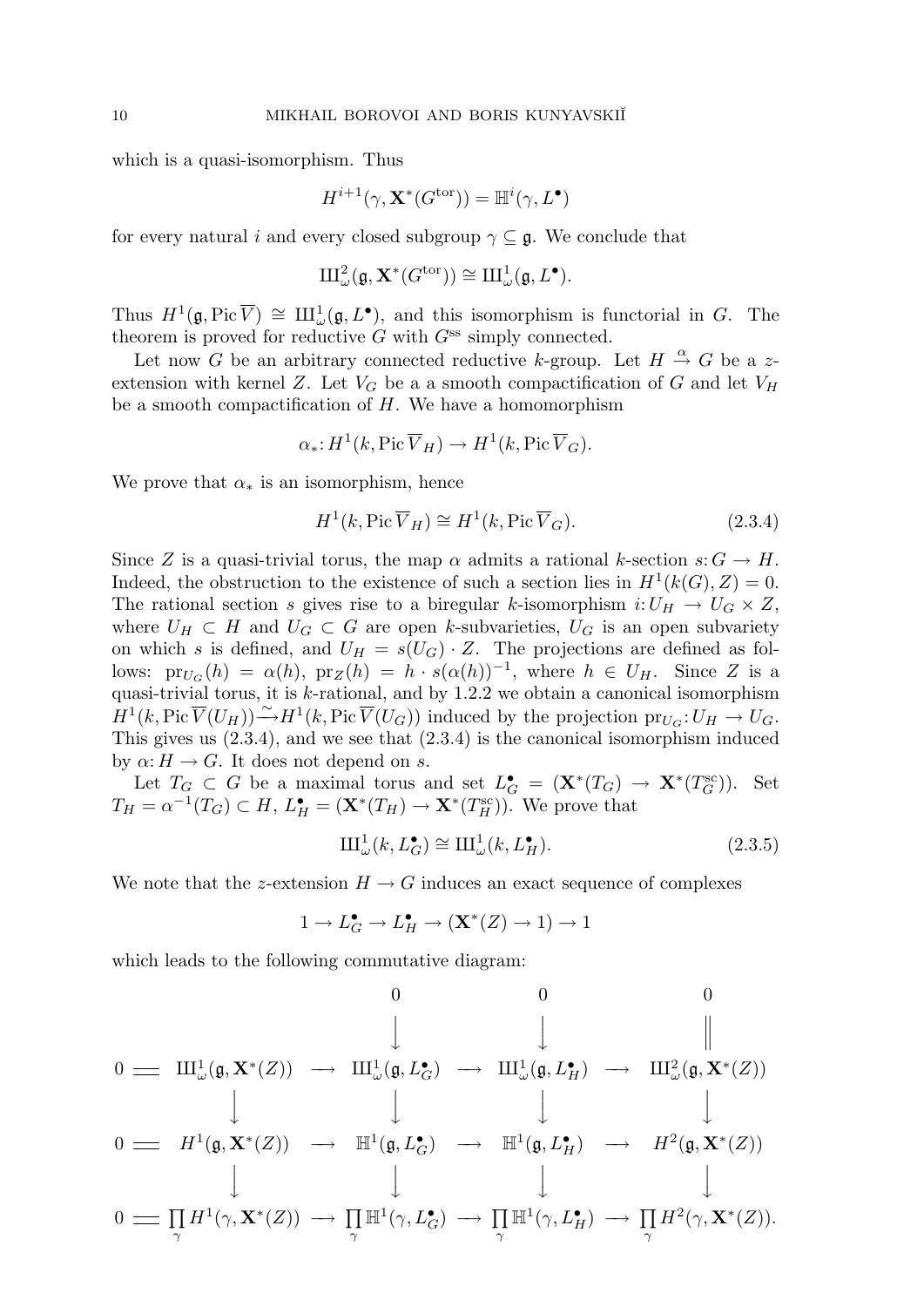In this diagram, the middle and the bottom rows are exact, and the terms in the left column are all zero since  $\mathbf{X}^*(Z)$  is a permutation g-module. The group  $\mathrm{III}_{\omega}^2(\mathfrak{g}, \mathbf{X}^*(Z))$  is zero by the same reason (see 1.2.1). By diagram chasing one can easily prove that the top row is exact. We have proved isomorphism (2.3.5).

We have already proved that  $H^1(k, \text{Pic }\overline{V}_H) \cong \text{III}^1_\omega(k, L_H^{\bullet}),$  because  $H^{\text{ss}}$  is simply connected. Together with isomorphisms (2.3.4) and (2.3.5) we obtain an isomorphism

$$
H^1(k, \text{Pic }\overline{V}_G) \cong \text{III}_{\omega}^1(k, L_G^{\bullet}).\tag{2.3.6}
$$

Using Lemma  $1.1.4(2)$ , one can easily prove that isomorphism  $(2.3.6)$  does not depend on the choice of a z-extension  $H \to G$ . Using Lemma 1.1.4(3), one can easily check that isomorphism  $(2.3.6)$  is functorial in G. This establishes the theorem for reductive k-groups.

Let now G be an arbitrary connected k-group. Let  $V_G$  be a smooth compactification of G and let  $V_{G^{\text{red}}}$  be a smooth compactification of  $G^{\text{red}}$ . By 1.1.2, there is an isomorphism of k-varieties  $G \cong G^{\text{red}} \times \tilde{G}^{\text{u}}$  where  $G^{\text{u}}$  is k-rational; by 1.2.2, we then obtain

$$
H^{1}(\mathfrak{g}, \mathrm{Pic}\,\overline{V}_{G}) \cong H^{1}(\mathfrak{g}, \mathrm{Pic}\,\overline{V}_{G^{\mathrm{red}}}). \tag{2.3.7}
$$

Let the complex  $L^{\bullet}$  be defined as in the introduction, i.e. in terms of  $G^{\text{red}}$ . Since  $G^{\text{red}}$  is reductive, we have already proved that  $H^1(\mathfrak{g}, \text{Pic }\overline{V}_{G^{\text{red}}}) \cong \text{III}_{\omega}^1(\mathfrak{g}, L^{\bullet}).$  Together with (2.3.7) we obtain

$$
H^1(\mathfrak{g}, \mathrm{Pic\,} \overline{V}_G) \cong \mathrm{III}_{\omega}^1(\mathfrak{g}, L^{\bullet}).
$$

This isomorphism is functorial in  $G$ .  $\square$ 

**Theorem 2.4.** Let k be a field of characteristic zero,  $\mathfrak{g} = \text{Gal}(\overline{k}/k)$ , G a connected linear algebraic k-group, E a G-torsor, V a smooth compactification of E,  $T \subset G$ a maximal k-torus,  $L^{\bullet} = (\mathbf{X}^*(T) \to \mathbf{X}^*(T^{\text{sc}}))$ . Then the group  $H^1(k, \text{Pic }\overline{V})$  is isomorphic to  $\mathrm{III}^1_\omega(\mathfrak{g}, L^{\bullet}).$ 

**2.5. Proof of Theorem 2.4.** First assume that G is reductive and  $G^{ss}$  is simply connected. If  $E = G$ , Theorem 2.4 coincides with Theorem 2.1. If E has no rational points, one just has to make use of the device of passage to the generic point (see [CT/S3], App. 2B, p. 462–463; cf. [CT/K], proof of Th. 4.1). We reproduce here this argument adapted to our setting. Denote  $K = k(E)$ ,  $L = k(E)$ , and let M be an algebraic closure of K containing L. We have  $Gal(L/K) = Gal(\overline{k}/k) = \mathfrak{g}$ . Let  $\mathfrak{g}_1 = \text{Gal}(M/K)$ ,  $\mathfrak{h} = \text{Gal}(M/L)$ :  $\mathfrak{h}$  is a normal subgroup of  $\mathfrak{g}_1$ , and  $\mathfrak{g} = \mathfrak{g}_1/\mathfrak{h}$ . Since  $\overline{V}$  is a proper smooth rational variety, the natural inclusions of free abelian groups of finite rank

$$
Pic (V \times_k \bar{k}) \hookrightarrow Pic (V \times_k L) \hookrightarrow Pic (V \times_k M)
$$

are in fact equalities. Denote this abelian group by Pic  $\overline{V}$ . The group h acts trivially on Pic  $(V \times_k M)$ . We write down the restriction-inflation exact sequence for the extensions  $M/L/K$ :

$$
0 \to H^1(\mathfrak{g}, \mathrm{Pic}\,\overline{V}) \stackrel{\inf}{\to} H^1(\mathfrak{g}_1, \mathrm{Pic}\,\overline{V}) \stackrel{\text{res}}{\to} H^1(\mathfrak{h}, \mathrm{Pic}\,\overline{V}) = 0.
$$

This gives an isomorphism

$$
H^1(\text{Gal}(\bar{k}/k), \text{Pic}(V \times_k \bar{k})) \cong H^1(\text{Gal}(M/K), \text{Pic}(V \times_k M)).
$$
 (2.5.1)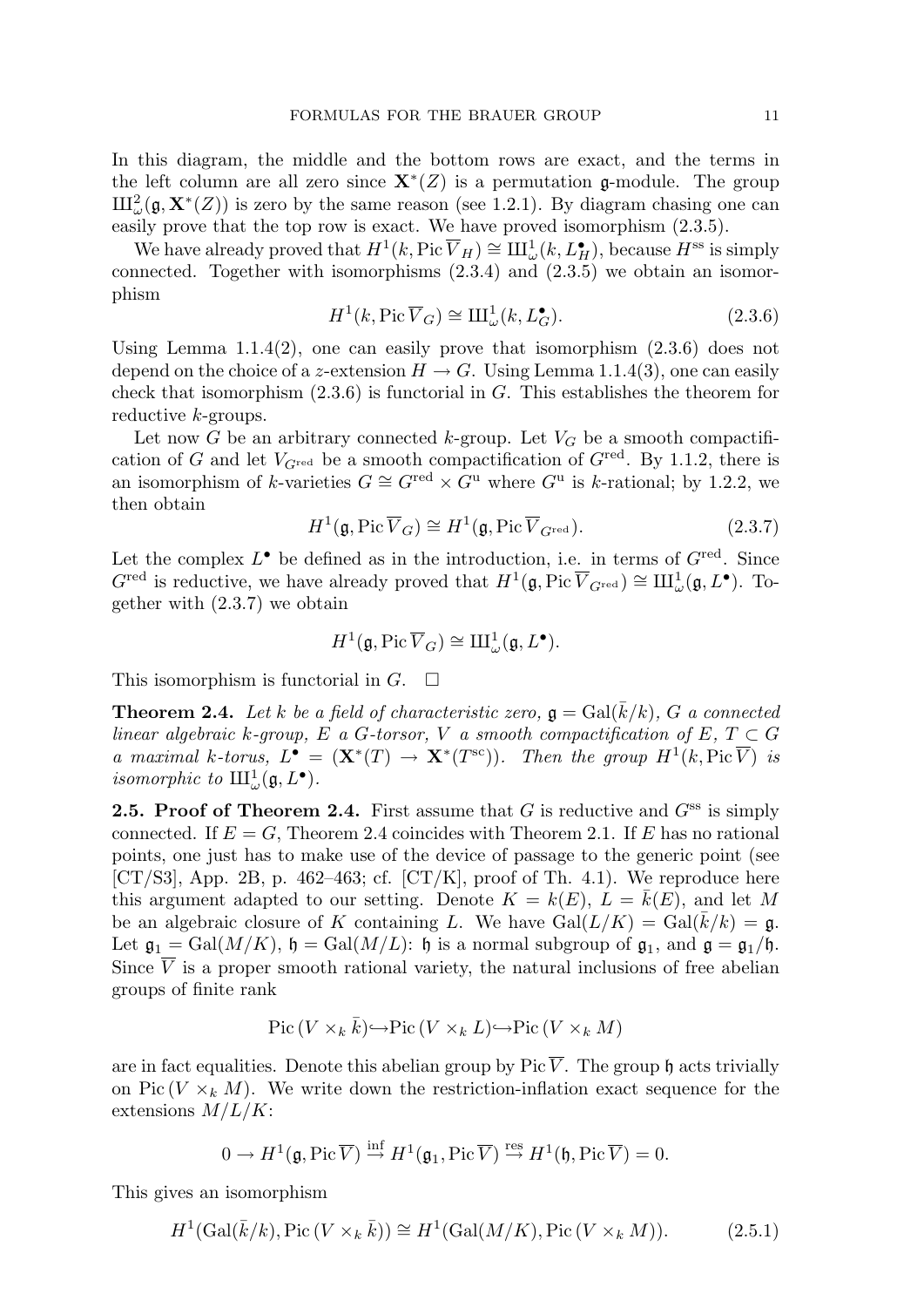Recall that G is reductive and  $G^{ss}$  is simply connected. The K-variety  $V \times_k K$  is a smooth compactification of the torsor  $E \times_k K$  which has a K-point and is hence isomorphic to  $G \times_k K$ . Formula (2.3.3) and isomorphism (2.5.1) then show that there is an isomorphism

$$
H^1(\text{Gal}(\bar{k}/k), \text{Pic}\,(V \times_k \bar{k})) \cong \text{III}_{\omega}^2(\text{Gal}(M/K), \mathbf{X}^*(G^{\text{tor}})).
$$
 (2.5.2)

Since  $\mathfrak{h} = \text{Gal}(M/L)$  acts trivially on  $\mathbf{X}^*(G^{\text{tor}})$ , and  $\mathbf{X}^*(G^{\text{tor}})$  is a torsion-free module, we can use the equality  $H^1(\mathfrak{h}, \mathbf{X}^*(G^{\text{tor}})) = 0$  and write down the restrictioninflation exact sequence for  $H^2$ :

$$
0 \to H^2(\mathfrak{g}, \mathbf{X}^*(G^{\text{tor}})) \stackrel{\text{inf}}{\to} H^2(\mathfrak{g}_1, \mathbf{X}^*(G^{\text{tor}})) \stackrel{\text{res}}{\to} H^2(\mathfrak{h}, \mathbf{X}^*(G^{\text{tor}})).
$$

Since  $\mathrm{III}^2_\omega(\mathfrak{h}, \mathbf{X}^*(G^{\text{tor}})) = 0$ , we obtain

$$
\mathrm{III}_{\omega}^{2}(\mathrm{Gal}(\bar{k}/k), \mathbf{X}^{*}(G^{\mathrm{tor}})) \cong \mathrm{III}_{\omega}^{2}(\mathrm{Gal}(M/K), \mathbf{X}^{*}(G^{\mathrm{tor}})).
$$
 (2.5.3)

Putting together isomorphisms (2.5.2) and (2.5.3), we obtain  $H^1(\mathfrak{g}, Pic \overline{V}) \cong$  $\mathrm{III}_{\omega}^2(\mathfrak{g}, \mathbf{X}^*(G^{\text{tor}})).$  Since  $G^{\text{ss}}$  is simply connected, we have  $\mathrm{III}_{\omega}^2(\mathfrak{g}, \mathbf{X}^*(G^{\text{tor}})) \cong$  $\mathrm{III}^{\mathrm{I}}_{\omega}(\mathfrak{g},L^{\bullet}).$  Thus  $H^1(\mathfrak{g},\mathrm{Pic}\overline{V}) \cong \mathrm{III}^{\mathrm{I}}_{\omega}(\mathfrak{g},L^{\bullet}),$  and we obtain the theorem for G reductive with  $G^{ss}$  simply connected.

Let now G be an arbitrary reductive group and  $E_G$  a principal homogeneous space of G. By Lemma 1.1.4(1), there exists a z-extension  $\alpha: H \to G$  with kernel Z such that the class  $Cl(E_G) \in H^1(k, G)$  is the image of some  $Cl(E_H) \in$  $H<sup>1</sup>(k, H)$  where  $E<sub>H</sub>$  is a principal homogeneous space of H. The cohomology map  $\alpha_*: H^1(k, H) \to H^1(k, G)$  is represented by the map  $E_H \mapsto E_H/Z$ . We may therefore assume that  $E_G = E_H/Z$ . The canonical projection  $E_H \to E_G = E_H/Z$  admits a k-rational section, because Z is a quasi-trivial torus. Indeed, the obstruction to the existence of such a section lies in  $H^1(k(E_G), Z)$ , and this cohomology group is zero by Hilbert 90. Therefore we have a birational isomorphism  $f: E_G \times Z \to E_H$ given by  $f(x, z) = s(x) \cdot z$  where  $x \in E_G$  and  $z \in Z$ . The quasi-trivial torus Z is k-rational. By 1.2.2 the birational isomorphism  $f$  gives an isomorphism

$$
H^1(\text{Gal}(\bar{k}/k), \text{Pic}(V_G \times_k \bar{k})) \cong H^1(\text{Gal}(\bar{k}/k), \text{Pic}(V_H \times_k \bar{k}))
$$

where  $V_G$  (resp.  $V_H$ ) stands for a smooth compactification of  $E_G$  (resp.  $E_H$ ). Since  $H<sup>ss</sup>$  is simply connected, by the preceding part of the proof we have

$$
H^1(\text{Gal}(\bar{k}/k), \text{Pic}(V_H \times_k \bar{k})) \cong \mathrm{III}_{\omega}^2(\text{Gal}(\bar{k}/k), \mathbf{X}^*(H^{\text{tor}})).
$$

As shown in the proof of Theorem 2.1,  $\text{III}^2_\omega(\text{Gal}(\bar{k}/k), \mathbf{X}^*(H^{\text{tor}}))$  is isomorphic to  $\mathrm{III}_{\omega}^1(\mathfrak{g}, L^{\bullet})$ . Thus  $H^1(\mathfrak{g}, \mathrm{Pic} V_G) \cong \mathrm{III}_{\omega}^1(\mathfrak{g}, L^{\bullet})$ . This proves the theorem for any reductive group.

Let now  $G$  be an arbitrary (not necessarily reductive) connected  $k$ -group. The canonical homomorphism  $r: G \to G^{\text{red}}$  induces a bijection of Galois cohomology pointed sets  $r_*: H^1(k, G) \to H^1(k, G^{\text{red}})$ , cf. [S], 1.13. The map  $r_*$  is represented by the map of torsors  $E \mapsto E/G^u$ , where E is a torsor under G and  $E/G^u$  is a torsor under  $G/G^{\mathrm{u}} = G^{\mathrm{red}}$ . We wish to prove that

$$
H^1(k, \mathrm{Pic}\,\overline{V}_E) \cong H^1(k, \mathrm{Pic}\,\overline{V}_{E/G^{\mathrm{u}}}),
$$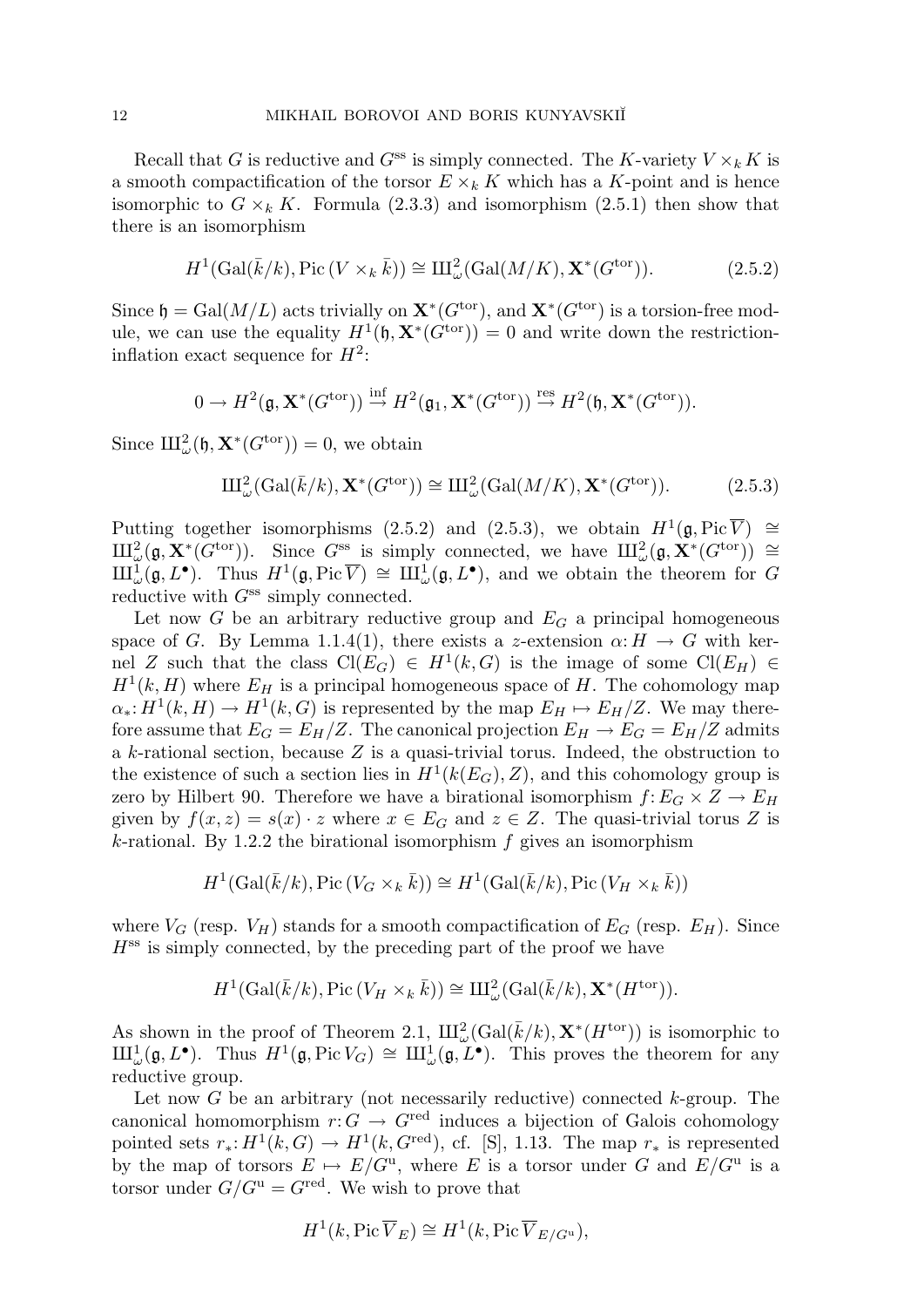where  $V_E$  and  $V_{E/G^{\mathrm{u}}}$  are smooth compactifications of E and  $E/G^{\mathrm{u}}$ , respectively. Since our functor  $III_\omega^1(\mathfrak{g}, L^{\bullet})$  is, by definition, the same for G and for  $G^{\text{red}}$ , this will prove the theorem.

We fix a Levi decomposition  $G^{\mathrm{u}} \rtimes G^{\mathrm{red}} \xrightarrow{\sim} G$ . It defines a natural homomorphism  $\varphi: G^{\text{red}} \to G$  and a map  $\varphi_*: H^1(k, G^{\text{red}}) \to H^1(k, G)$ , inverse to  $r_*$ . We want to describe  $\varphi_*$  in terms of torsors.

Let X be a torsor under  $G^{\text{red}}$ . Set  $Y = X \times G^{\text{u}}$ . We define a right action of  $G = G^{\text{red}} \ltimes G^{\text{u}}$  on Y by

$$
(x,v)\cdot (g,u)=(x\cdot g,v^g\cdot u),
$$

where  $x \in X$ ,  $v, u \in G^{\mathrm{u}}$ ,  $g \in G^{\mathrm{red}}$ , and  $v^g$  refers to the right action of  $G^{\mathrm{red}}$  on  $G^{\mathrm{u}}$ defined by the Levi decomposition. One can easily check that this is a well-defined action and that the map  $X \mapsto Y$  represents  $\varphi_*$ .

Since  $Y = X \times G^{\mathrm{u}}$  and  $G^{\mathrm{u}}$  is k-rational, by 1.2.2 we have  $H^1(k, \mathrm{Pic}\,\overline{V}(Y)) \cong$  $H^1(k, Pic \overline{V}(X))$ . Since  $\varphi_*$  is inverse to  $r_*,$  any torsor E of G is isomorphic to Y for  $X = E/G^u$ . We obtain  $H^1(k, Pic \overline{V}_E) \cong H^1(k, Pic \overline{V}_{E/G^u})$ . This proves the theorem.  $\square$ 

#### 3. Comments and remarks

**3.1.** If  $G = T$  is a torus, we have  $\text{III}^1_{\omega}(\mathfrak{g}, L^{\bullet}) = \text{III}^2_{\omega}(\mathfrak{g}, \mathbf{X}^*(T))$ , and the formula of Theorem 2.1 reduces to

$$
H^1(k, \mathrm{Pic}\,\overline{V}) \cong \mathrm{III}_{\omega}^2(k, \mathbf{X}^*(T));
$$

cf. [S], Prop. 9.8, in the number field case,  $\left[CT/22\right]$  for  $E = T$  over an arbitrary field, and  $\left[ \frac{CT}{K} \right]$  in general.

**3.2.** If G is a semisimple group, we have  $\mathrm{III}^1_\omega(\mathfrak{g}, L^{\bullet}) = \mathrm{III}^1_\omega(\mathfrak{g}, \mathbf{X}^*(B))$  where  $B =$  $\text{ker}[G^{\text{sc}} \to G]$  is the fundamental group of G, and the formula of Theorem 2.1 reduces to

$$
H^{1}(k, \text{Pic }\overline{V}) \cong \text{III}_{\omega}^{1}(k, \mathbf{X}^{*}(B)); \tag{3.2.1}
$$

cf.  $[S]$ , 9.6, in the number field case and  $\left[CT/K\right]$  in general.

**3.3.** Let now G be a reductive group admitting a special covering  $\mu$ :  $G_0 \times S \to G$ with kernel B, where  $G_0$  is a simply connected group, S is a quasi-trivial torus, and B is a finite group. We show that in this case Theorem 2.1 reduces to formula  $(3.2.1)$ , cf. [S], Prop. 9.8, in the number field case and  $\left[CT/K\right]$  in general. Recall that T is a maximal torus of G,  $L^{\bullet} = (\mathbf{X}^*(T) \to \mathbf{X}^*(T^{\text{sc}}))$ . We have to prove that

$$
\mathrm{III}^1_{\omega}(k,\mathbf{X}^*(B))=\mathrm{III}^1_{\omega}(\mathfrak{g},L^{\bullet}).
$$

Write  $\mu^{-1}(T) = T_0 \times S$ , where  $T_0$  is a maximal torus of  $G_0$ . We have  $G^{sc} = G_0$ ,  $T^{\rm sc} = T_0$ . Set  $L_1^{\bullet} = (\mathbf{X}^*(T) \to \mathbf{X}^*(T_0) \times \mathbf{X}^*(S))$ . Consider an exact sequence

$$
1 \to B \to T_0 \times S \to T \to 1.
$$

We see that the complexes  $(B \to 1)$  and  $(T_0 \times S \to T)$  are quasi-isomorphic. Hence the complexes  $(0 \to \mathbf{X}^*(B))$  and  $L_1^{\bullet}$  are also quasi-isomorphic, and therefore

$$
\mathrm{III}^1_{\omega}(k,\mathbf{X}^*(B))=\mathrm{III}^1_{\omega}(\mathfrak{g},L_1^{\bullet}).
$$